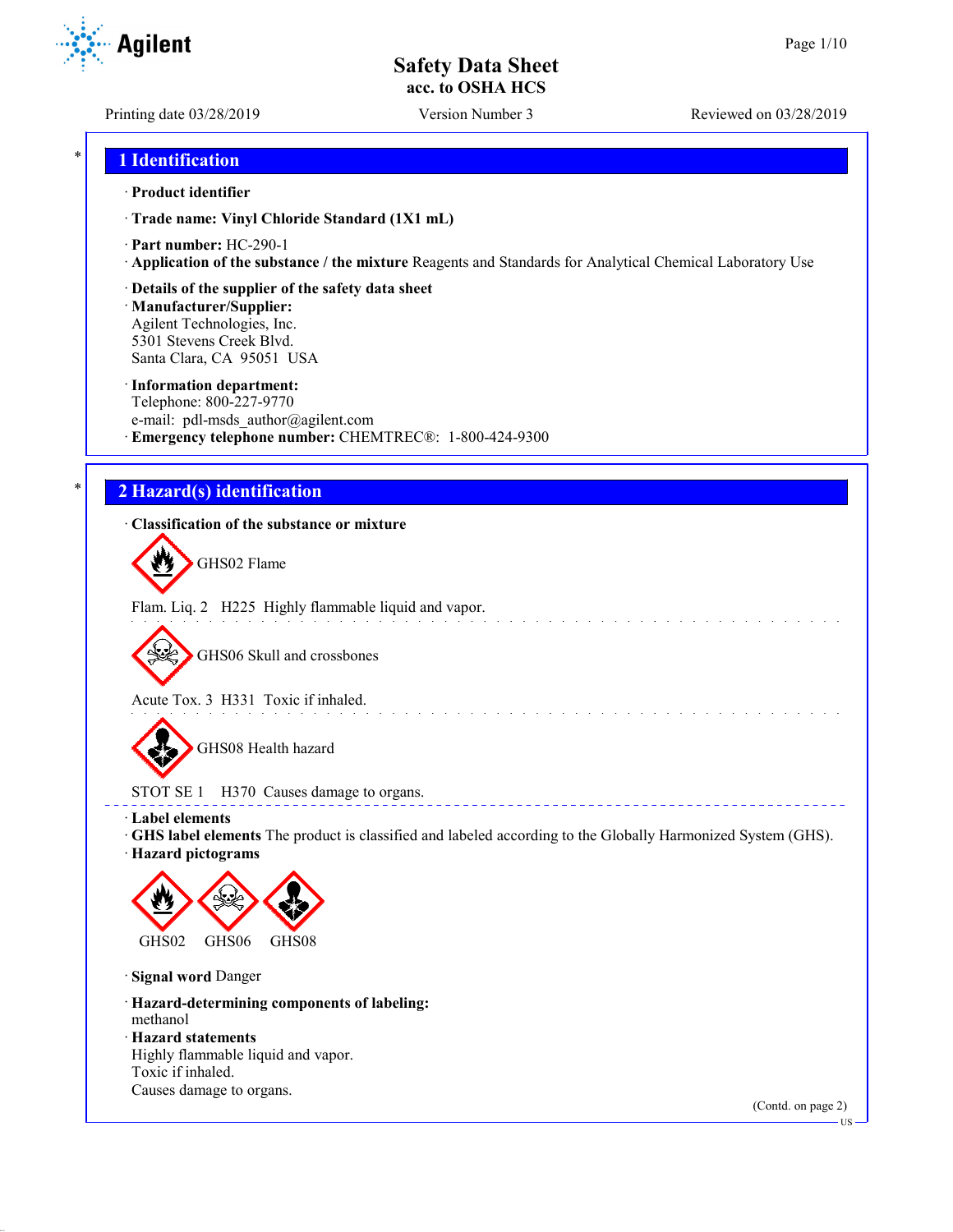Printing date 03/28/2019 Version Number 3 Reviewed on 03/28/2019

## **Trade name: Vinyl Chloride Standard (1X1 mL)**

(Contd. of page 1) · **Precautionary statements** Keep away from heat/sparks/open flames/hot surfaces. - No smoking. Ground/bond container and receiving equipment. Use explosion-proof electrical/ventilating/lighting/equipment. Use only non-sparking tools. Take precautionary measures against static discharge. Do not breathe dust/fume/gas/mist/vapors/spray. Wash thoroughly after handling. Do not eat, drink or smoke when using this product. Use only outdoors or in a well-ventilated area. Wear protective gloves/protective clothing/eye protection/face protection. If on skin (or hair): Take off immediately all contaminated clothing. Rinse skin with water/shower. IF INHALED: Remove person to fresh air and keep comfortable for breathing. IF exposed: Call a POISON CENTER or doctor/physician. Specific treatment (see on this label). In case of fire: Use for extinction: CO2, powder or water spray. Store in a well-ventilated place. Keep container tightly closed. Store in a well-ventilated place. Keep cool. Store locked up. Dispose of contents/container in accordance with local/regional/national/international regulations. · **Classification system:** · **NFPA ratings (scale 0 - 4)** 1 3  $\overline{0}$  $Health = 1$  $Fire = 3$ Reactivity  $= 0$ · **HMIS-ratings (scale 0 - 4) HEALTH**  FIRE REACTIVITY  $\boxed{0}$  Reactivity = 0  $\overline{1}$  Health = \*1  $3$  Fire = 3 · **Other hazards** · **Results of PBT and vPvB assessment** · **PBT:** Not applicable.

· **vPvB:** Not applicable.

# \* **3 Composition/information on ingredients**

· **Chemical characterization: Mixtures**

· **Description:** Mixture of the substances listed below with nonhazardous additions.

· **Dangerous components:**

67-56-1 methanol 99.987%

## **4 First-aid measures**

· **Description of first aid measures**

· **General information:**

Immediately remove any clothing soiled by the product.

(Contd. on page 3)

# **Agilent**

US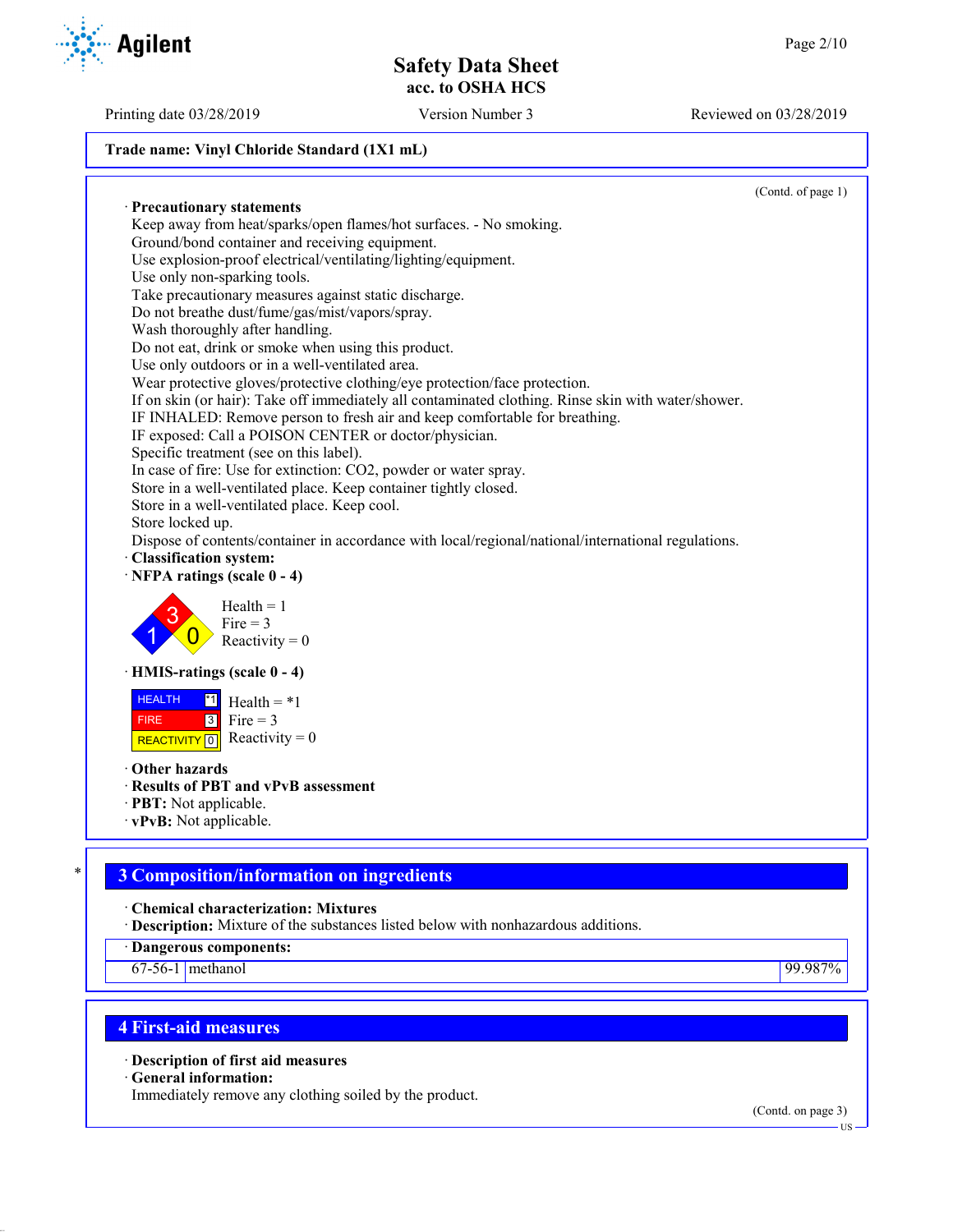Printing date 03/28/2019 Version Number 3 Reviewed on 03/28/2019

## **Trade name: Vinyl Chloride Standard (1X1 mL)**

(Contd. of page 2)

US

Remove breathing apparatus only after contaminated clothing have been completely removed. In case of irregular breathing or respiratory arrest provide artificial respiration.

· **After inhalation:**

Supply fresh air or oxygen; call for doctor.

In case of unconsciousness place patient stably in side position for transportation.

· **After skin contact:** Immediately wash with water and soap and rinse thoroughly.

- · **After eye contact:** Rinse opened eye for several minutes under running water. Then consult a doctor.
- · **After swallowing:** If symptoms persist consult doctor.
- · **Information for doctor:**

· **Most important symptoms and effects, both acute and delayed** No further relevant information available.

· **Indication of any immediate medical attention and special treatment needed**

No further relevant information available.

# **5 Fire-fighting measures**

· **Extinguishing media**

· **Suitable extinguishing agents:**

CO2, extinguishing powder or water spray. Fight larger fires with water spray or alcohol resistant foam.

- · **For safety reasons unsuitable extinguishing agents:** Water with full jet
- · **Special hazards arising from the substance or mixture**

During heating or in case of fire poisonous gases are produced.

- · **Advice for firefighters**
- · **Protective equipment:** Mouth respiratory protective device.

## \* **6 Accidental release measures**

· **Personal precautions, protective equipment and emergency procedures**

Mount respiratory protective device.

Wear protective equipment. Keep unprotected persons away.

- · **Environmental precautions:** Do not allow to enter sewers/ surface or ground water.
- · **Methods and material for containment and cleaning up:**

Absorb with liquid-binding material (sand, diatomite, acid binders, universal binders, sawdust). Dispose contaminated material as waste according to item 13.

Ensure adequate ventilation.

## · **Reference to other sections**

See Section 7 for information on safe handling.

See Section 8 for information on personal protection equipment.

See Section 13 for disposal information.

## · **Protective Action Criteria for Chemicals**

| $\cdot$ PAC-1: |                          |                                        |
|----------------|--------------------------|----------------------------------------|
|                | $67-56-1$ methanol       | $\sqrt{530}$ ppm                       |
|                | $75-01-4$ vinyl chloride | $250$ ppm                              |
| $\cdot$ PAC-2: |                          |                                        |
|                | $67-56-1$ methanol       | $2,100$ ppm                            |
|                | $75-01-4$ vinyl chloride | $1,200$ ppm                            |
| $\cdot$ PAC-3: |                          |                                        |
|                | $67-56-1$ methanol       | $\sqrt{7200*}$ ppm                     |
|                |                          | $\overline{(\text{Contd. on page 4})}$ |

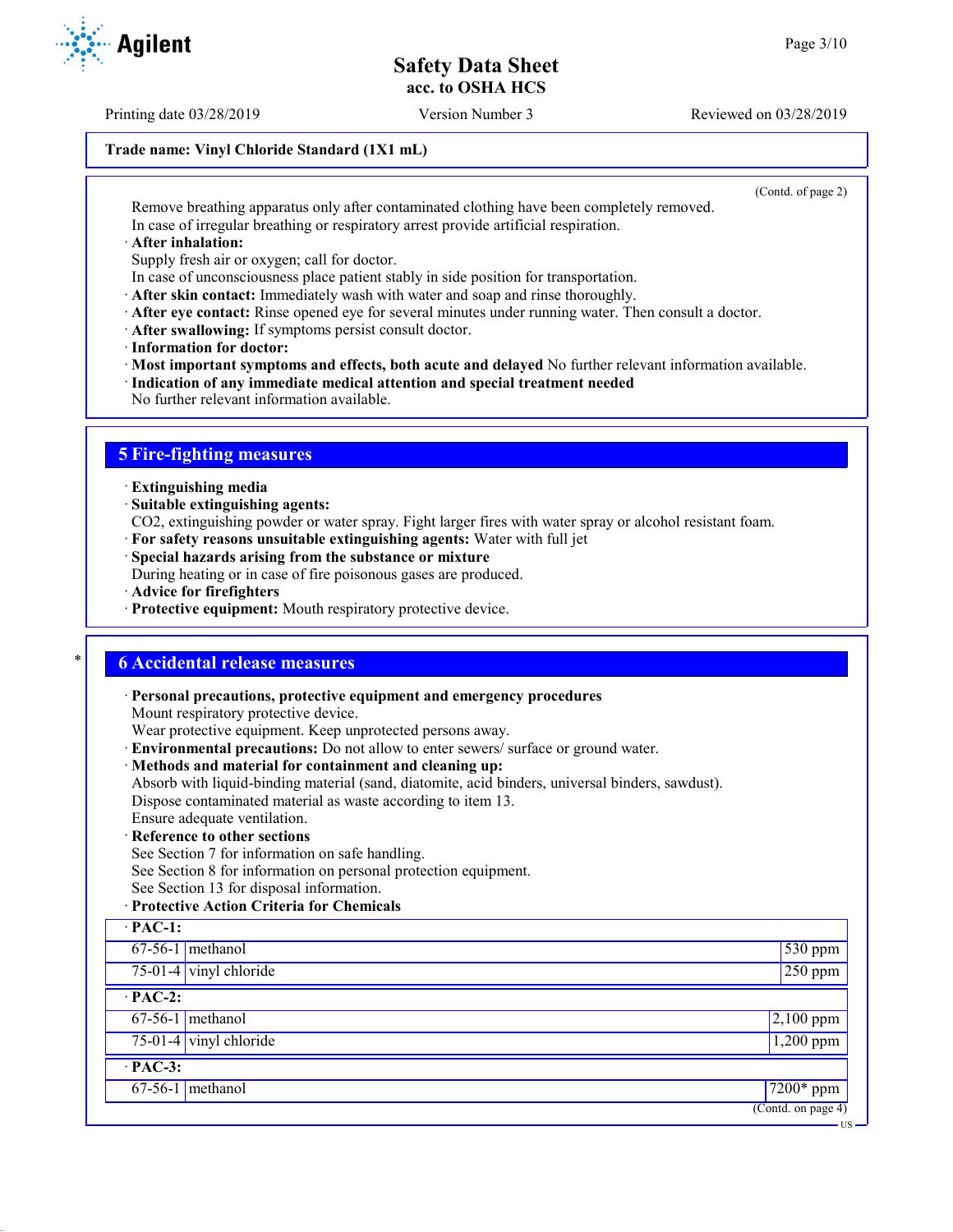Printing date 03/28/2019 Version Number 3 Reviewed on 03/28/2019

**Trade name: Vinyl Chloride Standard (1X1 mL)**

 $75-01-4$  vinyl chloride

# **7 Handling and storage**

## · **Handling:**

· **Precautions for safe handling** Ensure good ventilation/exhaustion at the workplace. Open and handle receptacle with care. Prevent formation of aerosols. · **Information about protection against explosions and fires:**

Keep ignition sources away - Do not smoke. Protect against electrostatic charges. Keep respiratory protective device available.

## · **Conditions for safe storage, including any incompatibilities**

- · **Storage:**
- · **Requirements to be met by storerooms and receptacles:** Store in a cool location.
- · **Information about storage in one common storage facility:** Not required.
- · **Further information about storage conditions:**
- Keep receptacle tightly sealed.
- Store in cool, dry conditions in well sealed receptacles.
- · **Specific end use(s)** No further relevant information available.

# \* **8 Exposure controls/personal protection**

· **Additional information about design of technical systems:** No further data; see item 7.

#### · **Control parameters**

| Components with limit values that require monitoring at the workplace:                                                                                        |                    |
|---------------------------------------------------------------------------------------------------------------------------------------------------------------|--------------------|
| 67-56-1 methanol                                                                                                                                              |                    |
| PEL   Long-term value: $260 \text{ mg/m}^3$ , $200 \text{ ppm}$                                                                                               |                    |
| REL Short-term value: $325 \text{ mg/m}^3$ , $250 \text{ ppm}$<br>Long-term value: $260 \text{ mg/m}^3$ , $200 \text{ ppm}$<br><b>Skin</b>                    |                    |
| TLV Short-term value: $328 \text{ mg/m}^3$ , $250 \text{ ppm}$<br>Long-term value: $262$ mg/m <sup>3</sup> , $200$ ppm<br>Skin; BEI                           |                    |
| · Ingredients with biological limit values:                                                                                                                   |                    |
| 67-56-1 methanol                                                                                                                                              |                    |
| BEI 15 mg/L<br>Medium: urine<br>Time: end of shift<br>Parameter: Methanol (background, nonspecific)                                                           |                    |
| Additional information: The lists that were valid during the creation were used as basis.                                                                     |                    |
| <b>Exposure controls</b><br>· Personal protective equipment:<br>· General protective and hygienic measures:<br>Keep away from foodstuffs, beverages and feed. | (Contd. on page 5) |

 $\frac{(\text{Cond. of page 3})}{4800* \text{ ppm}}$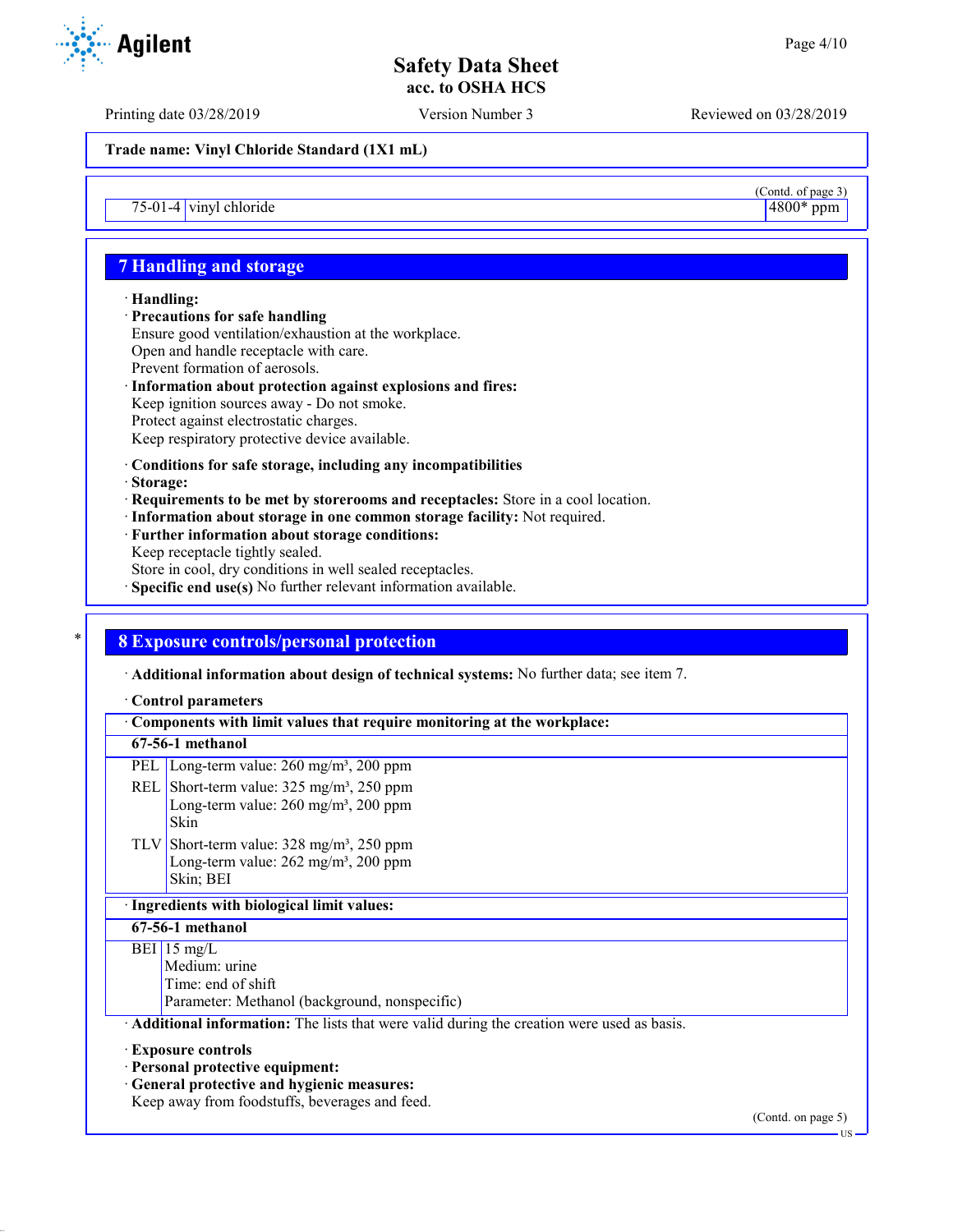Printing date 03/28/2019 Version Number 3 Reviewed on 03/28/2019

## **Trade name: Vinyl Chloride Standard (1X1 mL)**

(Contd. of page 4)

Immediately remove all soiled and contaminated clothing.

Wash hands before breaks and at the end of work. Store protective clothing separately.

- 
- · **Breathing equipment:**

When used as intended with Agilent instruments, the use of the product under normal laboratory conditions and with standard practices does not result in significant airborne exposures and therefore respiratory protection is not needed.

Under an emergency condition where a respirator is deemed necessary, use a NIOSH or equivalent approved device/equipment with appropriate organic or acid gas cartridge.

· **Protection of hands:**

Although not recommended for constant contact with the chemicals or for clean-up, nitrile gloves 11-13 mil thickness are recommended for normal use. The breakthrough time is 1 hr. For cleaning a spill where there is direct contact of the chemical, butyl rubber gloves are recommended 12-15 mil thickness with breakthrough times exceeding 4 hrs. Supplier recommendations should be followed.

## · **Material of gloves**

For normal use: nitrile rubber, 11-13 mil thickness

- For direct contact with the chemical: butyl rubber, 12-15 mil thickness
- · **Penetration time of glove material**
- For normal use: nitrile rubber: 1 hour
- For direct contact with the chemical: butyl rubber: >4 hours
- · **Eye protection:**



Tightly sealed goggles

# **9 Physical and chemical properties**

| · Information on basic physical and chemical properties<br><b>General Information</b>             |                                             |                       |
|---------------------------------------------------------------------------------------------------|---------------------------------------------|-----------------------|
| $\cdot$ Appearance:<br>Form:                                                                      | Fluid                                       |                       |
| Color:                                                                                            | Colorless                                   |                       |
| $\cdot$ Odor:                                                                                     | Alcohol-like                                |                       |
| Odor threshold:                                                                                   | Not determined.                             |                       |
| · pH-value:                                                                                       | Not determined.                             |                       |
| Change in condition<br><b>Melting point/Melting range:</b><br><b>Boiling point/Boiling range:</b> | $-98$ °C ( $-144.4$ °F)<br>64 °C (147.2 °F) |                       |
| · Flash point:                                                                                    | 9 °C (48.2 °F)                              |                       |
| · Flammability (solid, gaseous):                                                                  | Not applicable.                             |                       |
| · Ignition temperature:                                                                           | 455 °C (851 °F)                             |                       |
| · Decomposition temperature:                                                                      | Not determined.                             |                       |
| $\cdot$ Auto igniting:                                                                            | Product is not selfigniting.                |                       |
|                                                                                                   |                                             | (Contd. on page $6$ ) |

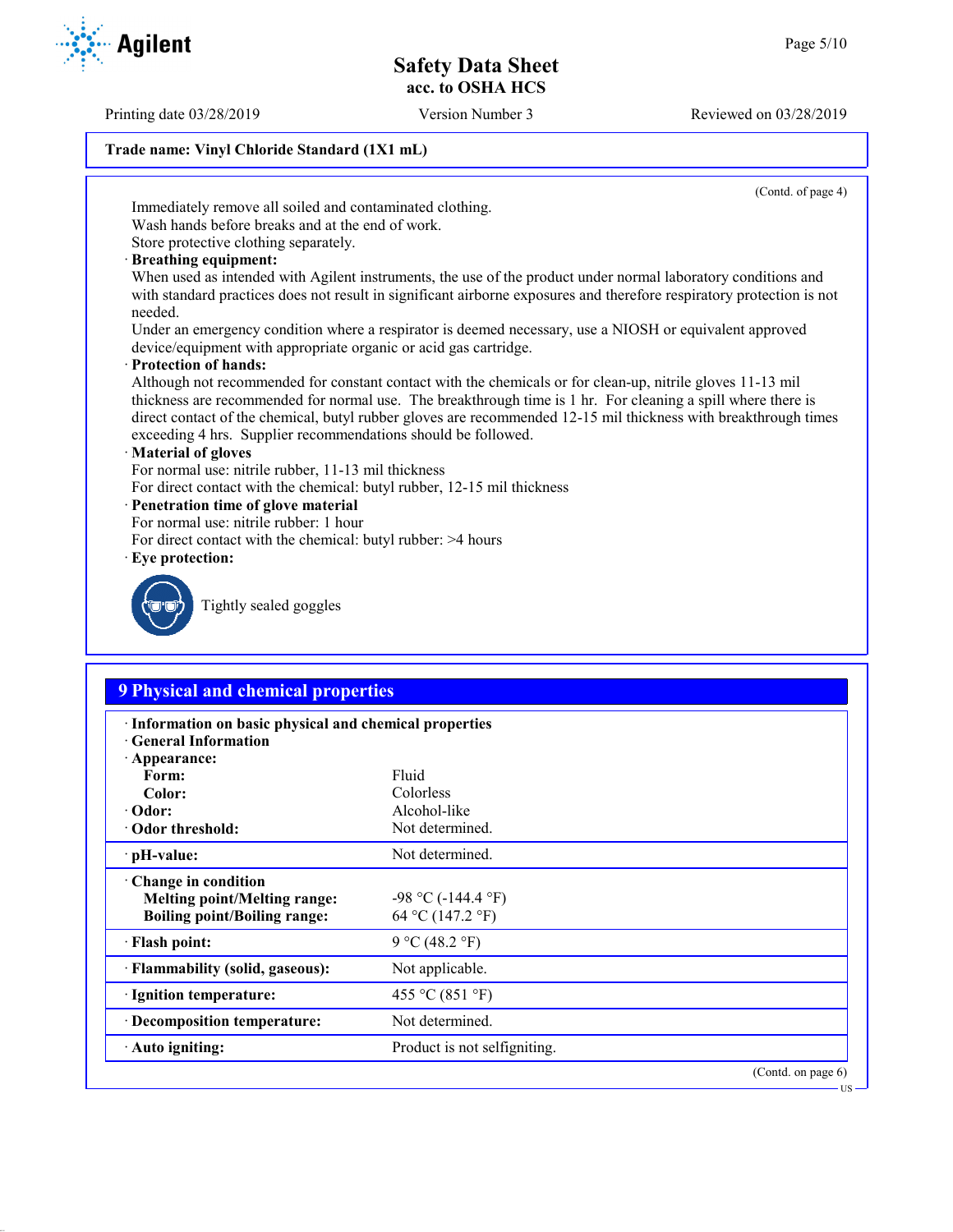Printing date 03/28/2019 Version Number 3 Reviewed on 03/28/2019

| Trade name: Vinyl Chloride Standard (1X1 mL) |  |  |  |  |  |
|----------------------------------------------|--|--|--|--|--|
|----------------------------------------------|--|--|--|--|--|

|                                                            | (Contd. of page 5)                                                                            |
|------------------------------------------------------------|-----------------------------------------------------------------------------------------------|
| Danger of explosion:                                       | Product is not explosive. However, formation of explosive air/vapor<br>mixtures are possible. |
| <b>Explosion limits:</b>                                   |                                                                                               |
| Lower:                                                     | 5.5 Vol %                                                                                     |
| <b>Upper:</b>                                              | 44 Vol $\%$                                                                                   |
| $\cdot$ Vapor pressure at 20 °C (68 °F):                   | 100 hPa (75 mm Hg)                                                                            |
| $\cdot$ Density at 20 °C (68 °F):                          | 0.80001 g/cm <sup>3</sup> (6.67608 lbs/gal)                                                   |
| · Relative density                                         | Not determined.                                                                               |
| · Vapor density                                            | Not determined.                                                                               |
| · Evaporation rate                                         | Not determined.                                                                               |
| · Solubility in / Miscibility with                         |                                                                                               |
| Water:                                                     | Not miscible or difficult to mix.                                                             |
| · Partition coefficient (n-octanol/water): Not determined. |                                                                                               |
| · Viscosity:                                               |                                                                                               |
| Dynamic:                                                   | Not determined.                                                                               |
| Kinematic:                                                 | Not determined.                                                                               |
| $\cdot$ Solvent content:                                   |                                                                                               |
| <b>Organic solvents:</b>                                   | $100.0\%$                                                                                     |
| <b>VOC</b> content:                                        | $99.99\%$                                                                                     |
|                                                            | 799.9 g/l / 6.68 lb/gal                                                                       |
| $\cdot$ Other information                                  | No further relevant information available.                                                    |

# **10 Stability and reactivity**

· **Reactivity** No further relevant information available.

· **Chemical stability**

- · **Thermal decomposition / conditions to be avoided:** No decomposition if used according to specifications.
- · **Possibility of hazardous reactions** No dangerous reactions known.
- · **Conditions to avoid** No further relevant information available.
- · **Incompatible materials:** No further relevant information available.
- · **Hazardous decomposition products:** No dangerous decomposition products known.

# **11 Toxicological information**

· **Information on toxicological effects**

· **Acute toxicity:**

| · LD/LC50 values that are relevant for classification: |  |
|--------------------------------------------------------|--|
|--------------------------------------------------------|--|

**ATE (Acute Toxicity Estimate)**

Inhalative  $LC50/4$  h  $3$  mg/L

#### **67-56-1 methanol** Oral  $LD50$  5,628 mg/kg (rat)

| Viai          | LUU | $\frac{1}{2}$ ,020 ing/kg (iai) |
|---------------|-----|---------------------------------|
| Dermal $LD50$ |     | $15,800$ mg/kg (rabbit)         |

(Contd. on page 7)



US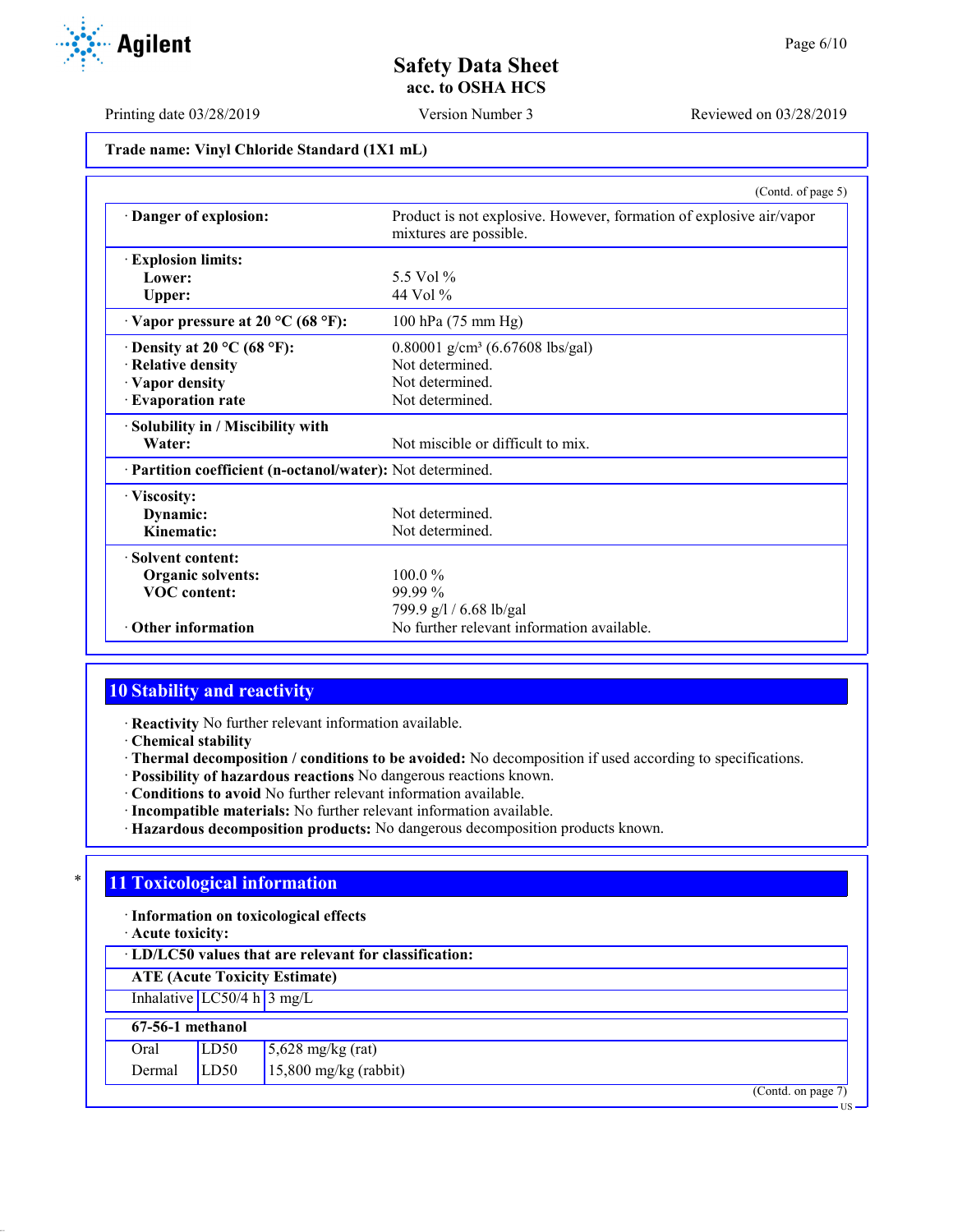Printing date 03/28/2019 Version Number 3 Reviewed on 03/28/2019

## **Trade name: Vinyl Chloride Standard (1X1 mL)**

(Contd. of page 6)

· **Primary irritant effect:**

· **on the skin:** No irritant effect.

· **on the eye:** No irritating effect.

· **Sensitization:** No sensitizing effects known.

· **Additional toxicological information:**

The product shows the following dangers according to internally approved calculation methods for preparations: Toxic

· **Carcinogenic categories**

· **IARC (International Agency for Research on Cancer)**

75-01-4 vinyl chloride 1

· **NTP (National Toxicology Program)**

75-01-4 vinyl chloride K

## · **OSHA-Ca (Occupational Safety & Health Administration)**

75-01-4 vinyl chloride

## **12 Ecological information**

- · **Toxicity**
- · **Aquatic toxicity:** No further relevant information available.
- · **Persistence and degradability** No further relevant information available.
- · **Behavior in environmental systems:**
- · **Bioaccumulative potential** No further relevant information available.
- · **Mobility in soil** No further relevant information available.
- · **Additional ecological information:**
- · **General notes:**

Water hazard class 1 (Self-assessment): slightly hazardous for water

Do not allow undiluted product or large quantities of it to reach ground water, water course or sewage system.

- · **Results of PBT and vPvB assessment**
- · **PBT:** Not applicable.
- · **vPvB:** Not applicable.
- · **Other adverse effects** No further relevant information available.

## **13 Disposal considerations**

· **Waste treatment methods**

· **Recommendation:**

Must not be disposed of together with household garbage. Do not allow product to reach sewage system.

· **Uncleaned packagings:**

· **Recommendation:** Disposal must be made according to official regulations.

# \* **14 Transport information**

· **Not Regulated, De minimus Quantities** -

· **UN-Number**

· **DOT, IMDG, IATA** UN1230

(Contd. on page 8)



US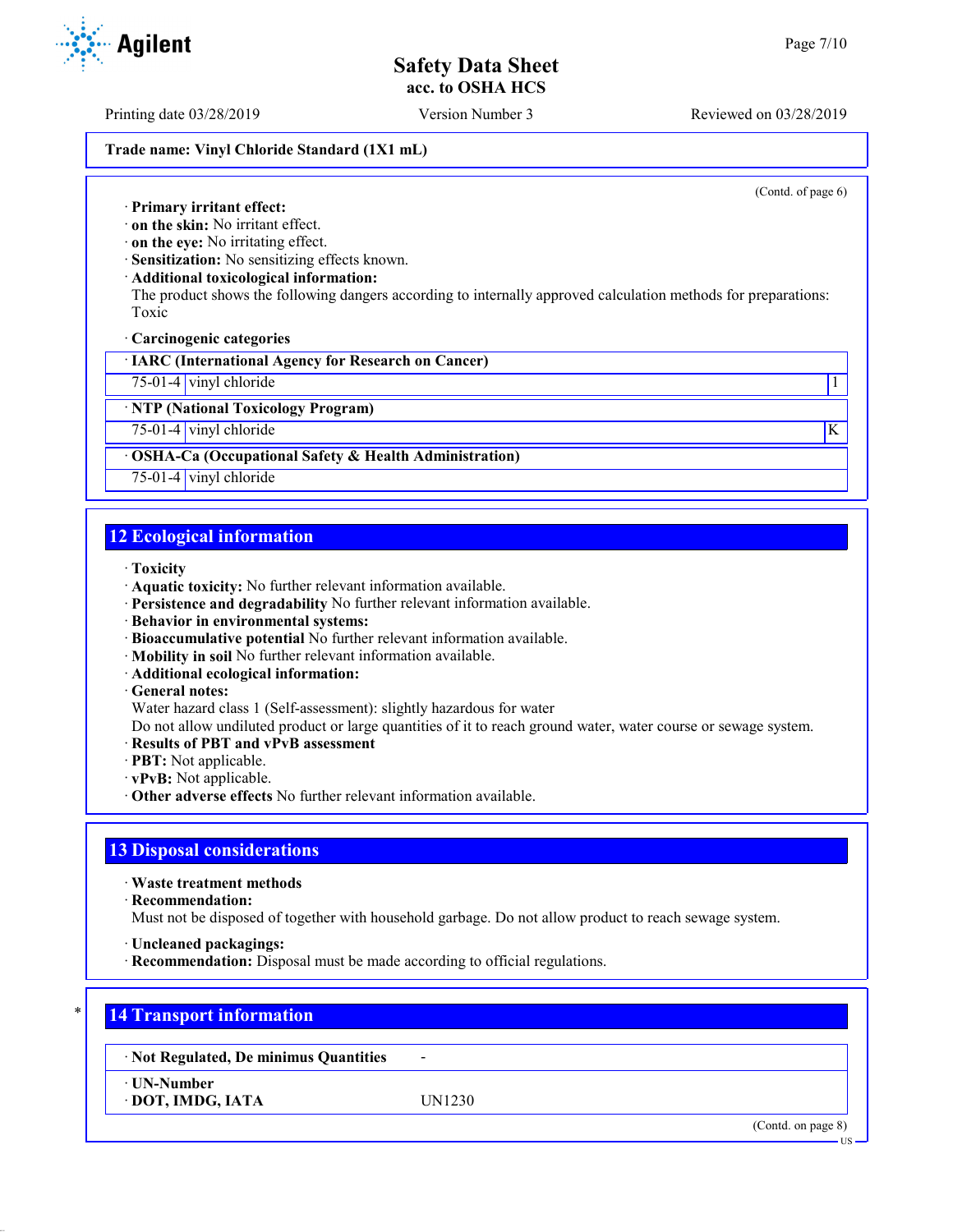(Contd. of page 7)

# **Safety Data Sheet acc. to OSHA HCS**

Printing date 03/28/2019 Version Number 3 Reviewed on 03/28/2019

**Trade name: Vinyl Chloride Standard (1X1 mL)** · **UN proper shipping name** · **Transport hazard class(es)**

| $\cdot$ DOT<br>· IMDG, IATA                                                | Methanol solution<br>METHANOL solution                          |                                                      |
|----------------------------------------------------------------------------|-----------------------------------------------------------------|------------------------------------------------------|
| Transport hazard class(es)                                                 |                                                                 |                                                      |
| $\cdot$ DOT                                                                |                                                                 |                                                      |
| \$R                                                                        |                                                                 |                                                      |
| · Class                                                                    | 3 Flammable liquids                                             |                                                      |
| · Label                                                                    | 3, 6.1                                                          |                                                      |
| $\cdot$ IMDG                                                               |                                                                 |                                                      |
| S£                                                                         |                                                                 |                                                      |
| · Class                                                                    | 3 Flammable liquids                                             |                                                      |
| · Label                                                                    | 3/6.1<br>____________________                                   |                                                      |
| $\cdot$ IATA                                                               |                                                                 |                                                      |
| بلميكة                                                                     |                                                                 |                                                      |
| · Class                                                                    | 3 Flammable liquids                                             |                                                      |
| · Label                                                                    | 3(6.1)                                                          |                                                      |
| · Packing group<br>· DOT, IMDG, IATA                                       | $\mathbf{I}$                                                    |                                                      |
| · Environmental hazards:                                                   | Not applicable.                                                 |                                                      |
| Special precautions for user                                               | Warning: Flammable liquids                                      |                                                      |
| · Danger code (Kemler):                                                    | 336                                                             |                                                      |
| · EMS Number:                                                              | $F-E, S-D$                                                      |                                                      |
| · Stowage Category                                                         | B                                                               |                                                      |
| · Stowage Code                                                             | SW2 Clear of living quarters.                                   |                                                      |
| Transport in bulk according to Annex II of<br>MARPOL73/78 and the IBC Code | Not applicable.                                                 |                                                      |
| · Transport/Additional information:                                        |                                                                 |                                                      |
| $\cdot$ DOT<br>· Quantity limitations                                      | On passenger aircraft/rail: 1 L<br>On cargo aircraft only: 60 L |                                                      |
| $\cdot$ IMDG<br>· Limited quantities (LQ)                                  | 1 <sub>L</sub>                                                  |                                                      |
|                                                                            |                                                                 | (Contd. on page 9)                                   |
|                                                                            |                                                                 | $\overline{\phantom{a}}$ US $\overline{\phantom{a}}$ |

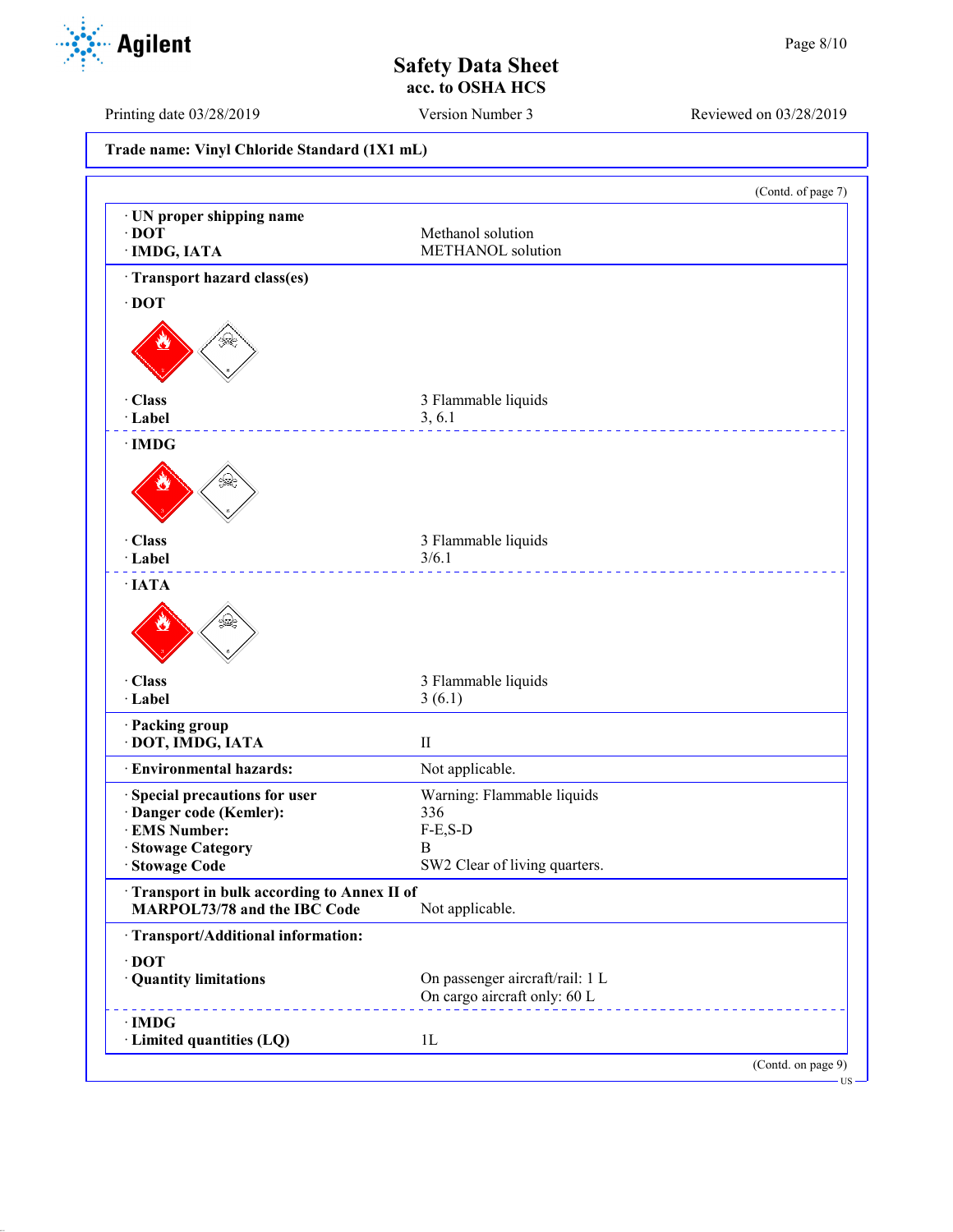Printing date 03/28/2019 Version Number 3 Reviewed on 03/28/2019

**Trade name: Vinyl Chloride Standard (1X1 mL)**

|                                  | (Contd. of page 8)                                                                                              |
|----------------------------------|-----------------------------------------------------------------------------------------------------------------|
| $\cdot$ Excepted quantities (EQ) | Code: E2<br>Maximum net quantity per inner packaging: 30 ml<br>Maximum net quantity per outer packaging: 500 ml |
| UN "Model Regulation":           | UN 1230 METHANOL SOLUTION, 3 (6.1), II                                                                          |

# **15 Regulatory information**

· **Safety, health and environmental regulations/legislation specific for the substance or mixture** · **Sara**

· **Section 355 (extremely hazardous substances):**

None of the ingredients is listed.

· **Section 313 (Specific toxic chemical listings):**

All ingredients are listed.

· **TSCA (Toxic Substances Control Act):**

All ingredients are listed.

· **Proposition 65**

· **Chemicals known to cause cancer:**

75-01-4 vinyl chloride

· **Chemicals known to cause reproductive toxicity for females:**

None of the ingredients is listed.

· **Chemicals known to cause reproductive toxicity for males:**

None of the ingredients is listed.

· **Chemicals known to cause developmental toxicity:**

 $67-56-1$  methanol

· **Carcinogenic categories**

· **EPA (Environmental Protection Agency)**

75-01-4 vinyl chloride A, K/L

· **TLV (Threshold Limit Value established by ACGIH)**

75-01-4 vinyl chloride A1

· **NIOSH-Ca (National Institute for Occupational Safety and Health)**

75-01-4 vinyl chloride

· **Chemical safety assessment:** A Chemical Safety Assessment has not been carried out.

## **16 Other information**

The information contained in this document is based on Agilent's state of knowledge at the time of preparation. No warranty as to its accurateness, completeness or suitability for a particular purpose is expressed or implied.

· **Department issuing SDS:** Document Control / Regulatory

· **Contact:** regulatory@ultrasci.com

· **Date of preparation / last revision** 03/28/2019 / 2

· **Abbreviations and acronyms:** ADR: Accord européen sur le transport des marchandises dangereuses par Route (European Agreement concerning the International Carriage of Dangerous Goods by Road)